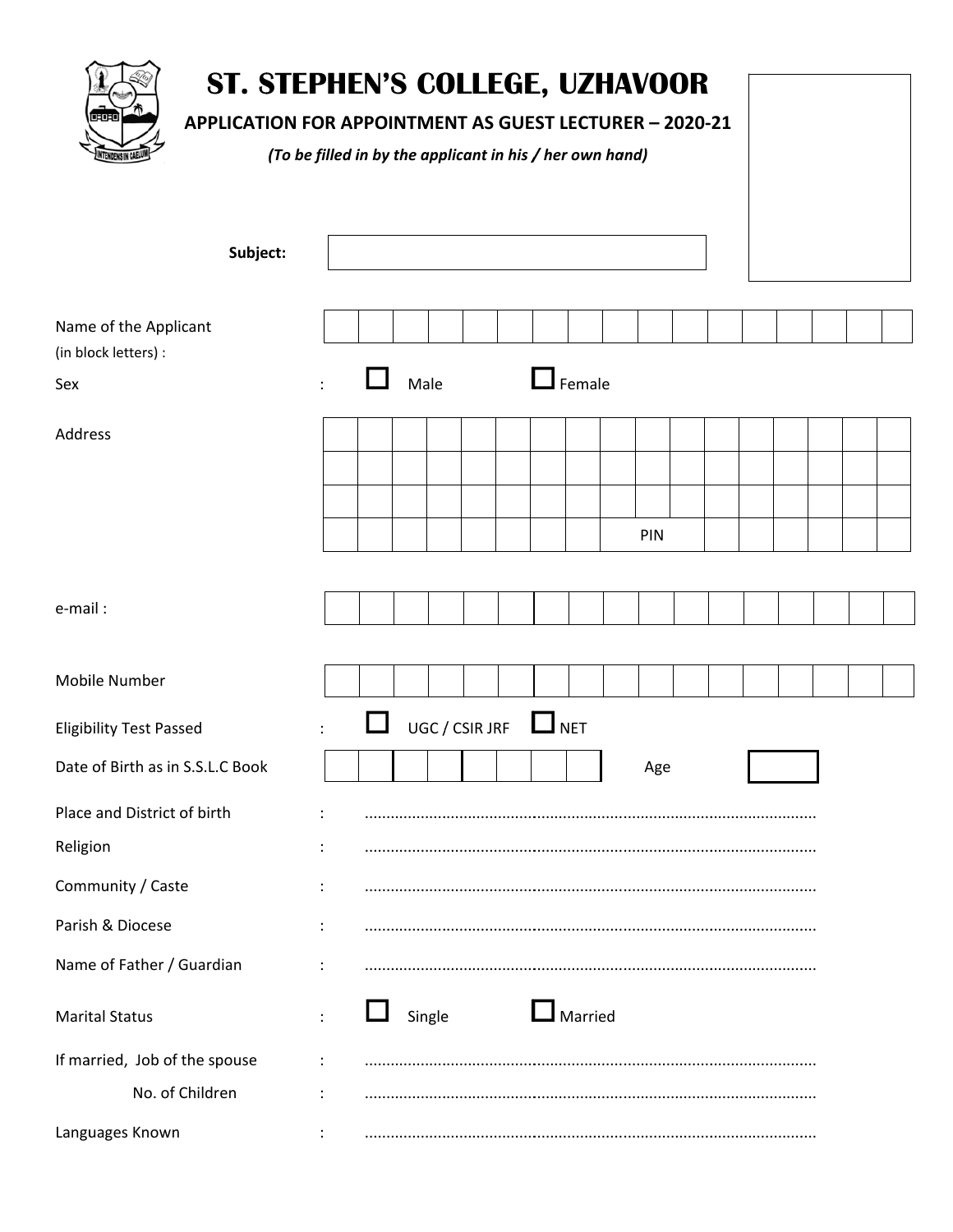Details of the examinations passed (attach relevant copies)

| <b>Exam Passed</b>  | <b>Board / University</b> | Year of<br><b>Passing</b> | <b>Class secured</b> | Percentage<br>of marks |
|---------------------|---------------------------|---------------------------|----------------------|------------------------|
| <b>SSLC</b>         |                           |                           |                      |                        |
| Pre-Degree / Plus 2 |                           |                           |                      |                        |
| B.A/B.Sc/B.Com      |                           |                           |                      |                        |
| M.A/M.Sc/ M.Com     |                           |                           |                      |                        |
| M.Phil              |                           |                           |                      |                        |
| <b>B.Ed</b>         |                           |                           |                      |                        |
| Ph.D                |                           |                           |                      |                        |
| Others              |                           |                           |                      |                        |

## Details of employment responsible positions held (teaching experience certificate may be attached)

| Name of the institution | Duration |      | Period | Reason for leaving |  |
|-------------------------|----------|------|--------|--------------------|--|
|                         |          | From | To     |                    |  |
|                         |          |      |        |                    |  |
|                         |          |      |        |                    |  |
|                         |          |      |        |                    |  |
|                         |          |      |        |                    |  |
|                         |          |      |        |                    |  |
|                         |          |      |        |                    |  |
|                         |          |      |        |                    |  |
|                         |          |      |        |                    |  |
|                         |          |      |        |                    |  |
|                         |          |      |        |                    |  |

## Research Publications (attach separate sheets, if necessary)

| <b>Title</b> | Journal / Book | Month and year of Publication |
|--------------|----------------|-------------------------------|
|              |                |                               |
|              |                |                               |
|              |                |                               |
|              |                |                               |
|              |                |                               |
|              |                |                               |